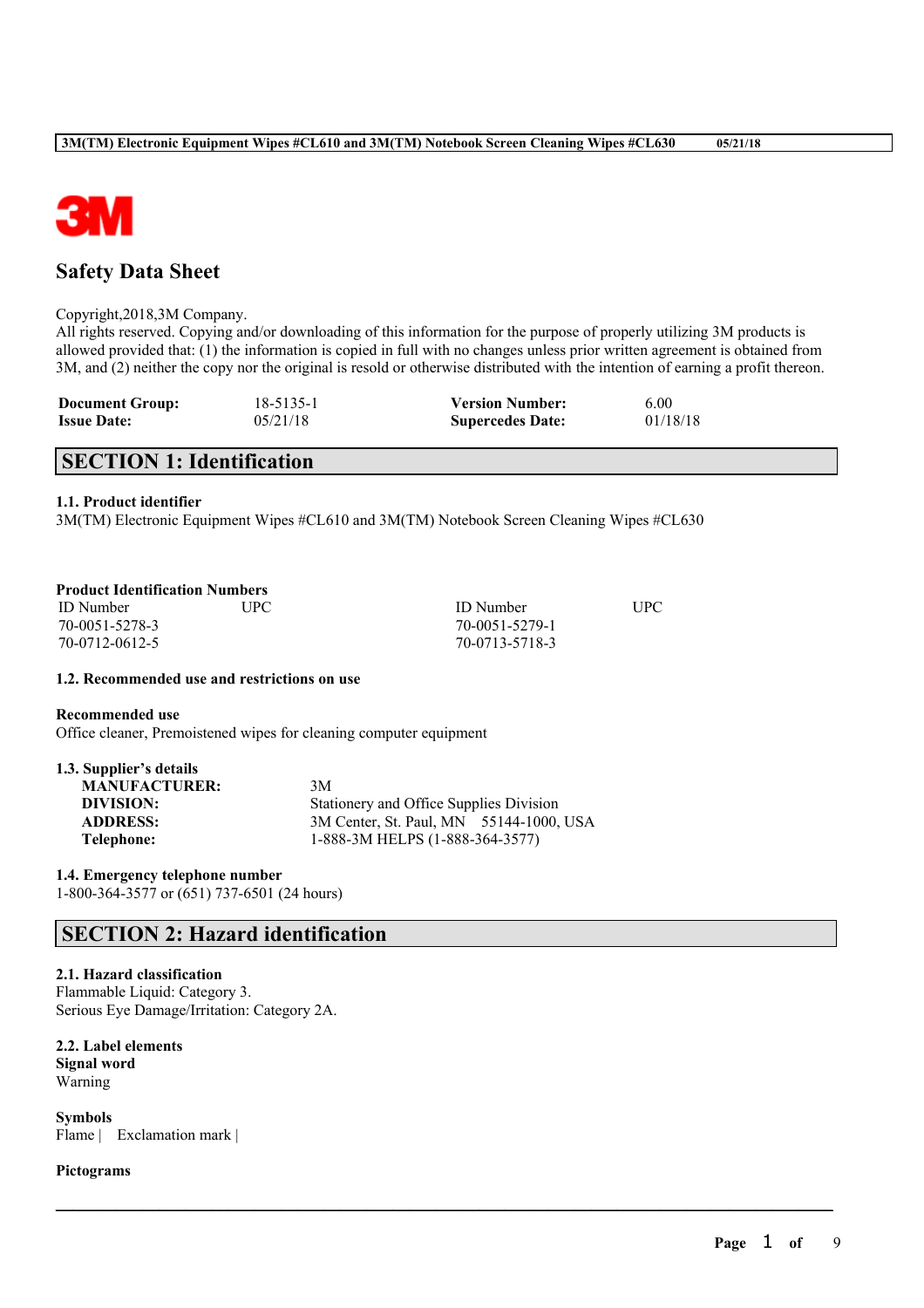

**Hazard Statements** Flammable liquid and vapor.

Causes serious eye irritation.

## **Precautionary Statements**

### **Prevention:**

Keep away from heat/sparks/open flames/hot surfaces. - No smoking. Ground/bond container and receiving equipment. Use only non-sparking tools. Take precautionary measures against static discharge. Keep container tightly closed. Use explosion-proof electrical/ventilating/lighting equipment. Wear protective gloves and eye/face protection. Wash thoroughly after handling.

### **Response:**

IF ON SKIN (or hair): Take off immediately all contaminated clothing. Rinse skin with water/shower.

IF IN EYES: Rinse cautiously with water for several minutes. Remove contact lenses, if present and easy to do. Continue rinsing.

If eye irritation persists: Get medical advice/attention.

In case of fire: Use a fire fighting agent suitable for flammable liquids such as dry chemical or carbon dioxide to extinguish.

### **Storage:**

Store in a well-ventilated place. Keep cool.

### **Disposal:**

Dispose of contents/container in accordance with applicable local/regional/national/international regulations.

## **SECTION 3: Composition/information on ingredients**

| Ingredient        | <b>C.A.S. No.</b> | $\frac{6}{10}$ by Wt        |
|-------------------|-------------------|-----------------------------|
| Water             | 17732-18-5        | $80 -$<br>95 Trade Secret * |
| Isopropyl Alcohol | $167 - 63 - 0$    | 20 Trade Secret *<br>$10 -$ |

\*The specific chemical identity and/or exact percentage (concentration) of this composition has been withheld as a trade secret.

 $\mathcal{L}_\mathcal{L} = \mathcal{L}_\mathcal{L} = \mathcal{L}_\mathcal{L} = \mathcal{L}_\mathcal{L} = \mathcal{L}_\mathcal{L} = \mathcal{L}_\mathcal{L} = \mathcal{L}_\mathcal{L} = \mathcal{L}_\mathcal{L} = \mathcal{L}_\mathcal{L} = \mathcal{L}_\mathcal{L} = \mathcal{L}_\mathcal{L} = \mathcal{L}_\mathcal{L} = \mathcal{L}_\mathcal{L} = \mathcal{L}_\mathcal{L} = \mathcal{L}_\mathcal{L} = \mathcal{L}_\mathcal{L} = \mathcal{L}_\mathcal{L}$ 

# **SECTION 4: First aid measures**

### **4.1. Description of first aid measures**

### **Inhalation:**

Remove person to fresh air. If you feel unwell, get medical attention.

### **Skin Contact:**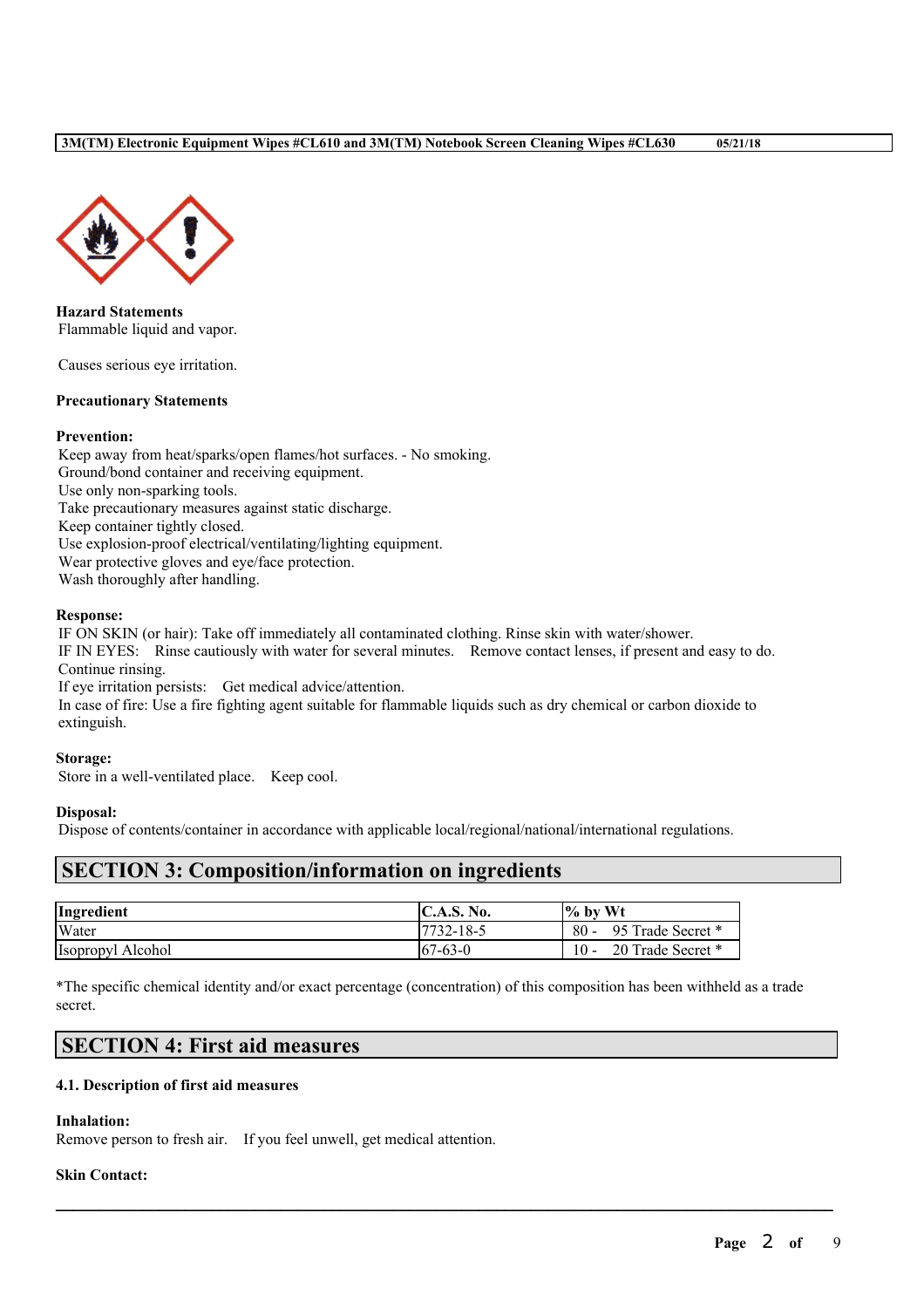Immediately wash with soap and water. Remove contaminated clothing and wash before reuse. If signs/symptoms develop, get medical attention.

## **Eye Contact:**

Immediately flush with large amounts of water. Remove contact lenses if easy to do. Continue rinsing. Get medical attention.

### **If Swallowed:**

Rinse mouth. If you feel unwell, get medical attention.

### **4.2. Most important symptoms and effects, both acute and delayed**

See Section 11.1. Information on toxicological effects.

# **4.3. Indication of any immediate medical attention and special treatment required**

Not applicable

# **SECTION 5: Fire-fighting measures**

### **5.1. Suitable extinguishing media**

In case of fire: Use a fire fighting agent suitable for flammable liquids such as dry chemical or carbon dioxide to extinguish.

## **5.2. Special hazards arising from the substance or mixture**

Closed containers exposed to heat from fire may build pressure and explode.

## **5.3. Special protective actions for fire-fighters**

Water may not effectively extinguish fire; however, it should be used to keep fire-exposed containers and surfaces cool and prevent explosive rupture. Wear full protective clothing, including helmet, self-contained, positive pressure or pressure demand breathing apparatus, bunker coat and pants, bands around arms, waist and legs, face mask, and protective covering for exposed areas of the head.

# **SECTION 6: Accidental release measures**

## **6.1. Personal precautions, protective equipment and emergency procedures**

Evacuate area. Keep away from heat/sparks/open flames/hot surfaces. - No smoking. Use only non-sparking tools. Ventilate the area with fresh air. For large spill, or spills in confined spaces, provide mechanical ventilation to disperse or exhaust vapors, in accordance with good industrial hygiene practice. Warning! A motor could be an ignition source and could cause flammable gases or vapors in the spill area to burn or explode. Refer to other sections of this SDS for information regarding physical and health hazards, respiratory protection, ventilation, and personal protective equipment.

### **6.2. Environmental precautions**

Avoid release to the environment.

### **6.3. Methods and material for containment and cleaning up**

Working from around the edges of the spill inward, cover with bentonite, vermiculite, or commercially available inorganic absorbent material. Mix in sufficient absorbent until it appears dry. Remember, adding an absorbent material does not remove a physical, health, or environmental hazard. Collect as much of the spilled material as possible using non-sparking tools. Place in a metal container approved for transportation by appropriate authorities. Clean up residue with water. Seal the container. Dispose of collected material as soon as possible in accordance with applicable local/regional/national/international regulations.

# **SECTION 7: Handling and storage**

### **7.1. Precautions for safe handling**

 $\mathcal{L}_\mathcal{L} = \mathcal{L}_\mathcal{L} = \mathcal{L}_\mathcal{L} = \mathcal{L}_\mathcal{L} = \mathcal{L}_\mathcal{L} = \mathcal{L}_\mathcal{L} = \mathcal{L}_\mathcal{L} = \mathcal{L}_\mathcal{L} = \mathcal{L}_\mathcal{L} = \mathcal{L}_\mathcal{L} = \mathcal{L}_\mathcal{L} = \mathcal{L}_\mathcal{L} = \mathcal{L}_\mathcal{L} = \mathcal{L}_\mathcal{L} = \mathcal{L}_\mathcal{L} = \mathcal{L}_\mathcal{L} = \mathcal{L}_\mathcal{L}$ Avoid eye contact. Keep out of reach of children. Keep away from heat/sparks/open flames/hot surfaces. - No smoking.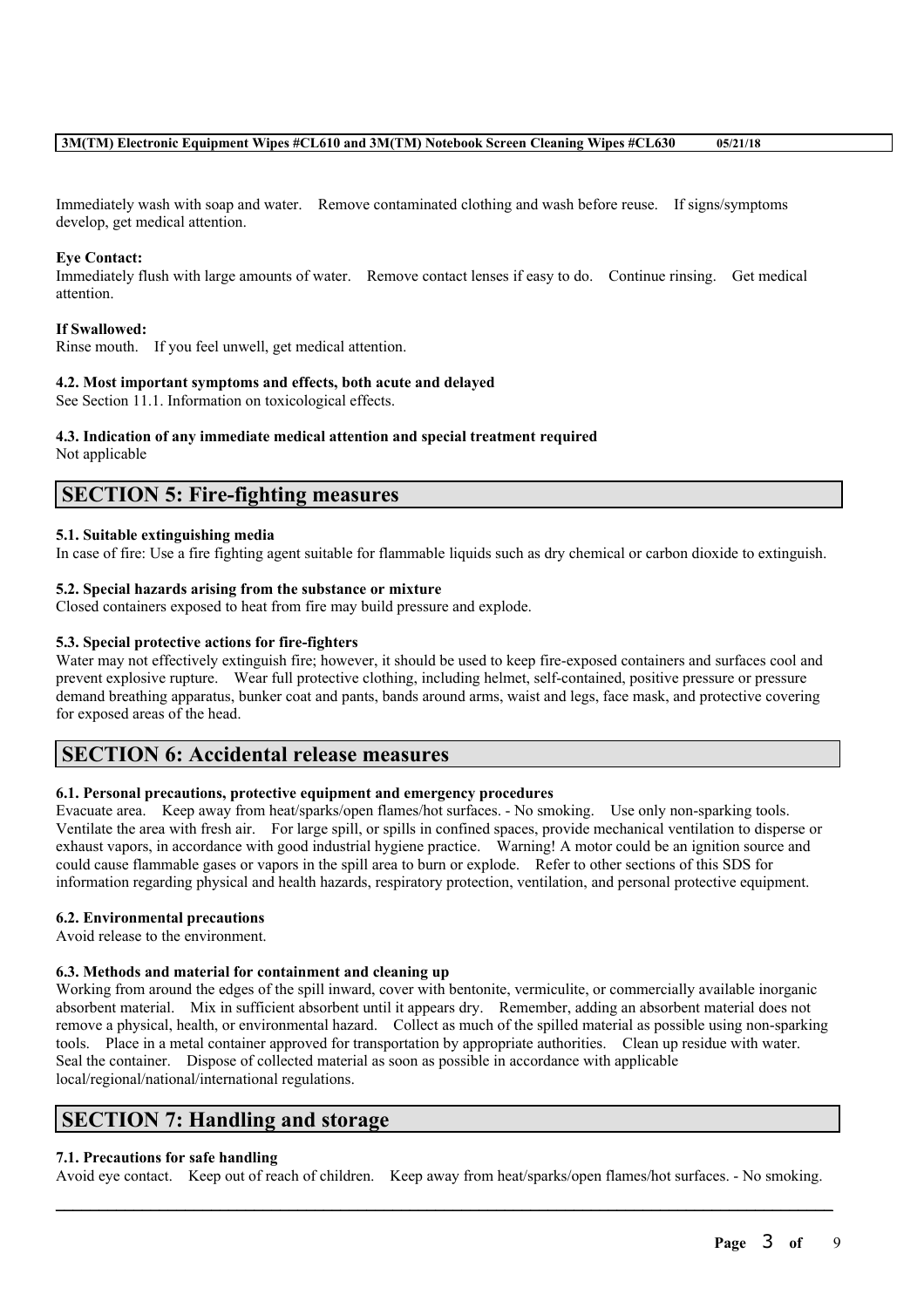### **3M(TM) Electronic Equipment Wipes #CL610 and 3M(TM) Notebook Screen Cleaning Wipes #CL630 05/21/18**

Use only non-sparking tools. Take precautionary measures against static discharge. Avoid breathing dust/fume/gas/mist/vapors/spray. Do not eat, drink or smoke when using this product. Wash thoroughly after handling. Avoid release to the environment. Avoid contact with oxidizing agents (eg. chlorine, chromic acid etc.) Wear low static or properly grounded shoes. To minimize the risk of ignition, determine applicable electrical classifications for the process using this product and select specific local exhaust ventilation equipment to avoid flammable vapor accumulation.

### **7.2. Conditions for safe storage including any incompatibilities**

Store in a well-ventilated place. Keep cool. Keep container tightly closed. Protect from sunlight. Store away from heat. Store away from acids. Store away from oxidizing agents.

# **SECTION 8: Exposure controls/personal protection**

### **8.1. Control parameters**

### **Occupational exposure limits**

If a component is disclosed in section 3 but does not appear in the table below, an occupational exposure limit is not available for the component.

| Ingredient        | $\mathsf{IC.A.S.}\$ No. | Agency       | Limit tvpe                                         | <b>Additional Comments</b> |
|-------------------|-------------------------|--------------|----------------------------------------------------|----------------------------|
| Isopropyl Alcohol | $-67 - 63 - 0$          | <b>ACGIH</b> | TWA:200 ppm;STEL:400 ppm   A4: Not class. as human |                            |
|                   |                         |              |                                                    | carcin                     |
| Isopropyl Alcohol | $67 - 63 - 0$           | <b>OSHA</b>  | $ TWA:980 \text{ mg/m}3(400 \text{ ppm}) $         |                            |

ACGIH : American Conference of Governmental Industrial Hygienists

AIHA : American Industrial Hygiene Association

CMRG : Chemical Manufacturer's Recommended Guidelines

OSHA : United States Department of Labor - Occupational Safety and Health Administration

TWA: Time-Weighted-Average

STEL: Short Term Exposure Limit

CEIL: Ceiling

#### **8.2. Exposure controls**

#### **8.2.1. Engineering controls**

Use general dilution ventilation and/or local exhaust ventilation to control airborne exposures to below relevant Exposure Limits and/or control dust/fume/gas/mist/vapors/spray. If ventilation is not adequate, use respiratory protection equipment. Use explosion-proof ventilation equipment.

### **8.2.2. Personal protective equipment (PPE)**

#### **Eye/face protection**

Select and use eye/face protection to prevent contact based on the results of an exposure assessment. The following eye/face protection(s) are recommended: Indirect Vented Goggles

#### **Skin/hand protection**

Select and use gloves and/or protective clothing approved to relevant local standards to prevent skin contact based on the results of an exposure assessment. Selection should be based on use factors such as exposure levels, concentration of the substance or mixture, frequency and duration, physical challenges such as temperature extremes, and other use conditions. Consult with your glove and/or protective clothing manufacturer for selection of appropriate compatible gloves/protective clothing.

Gloves made from the following material(s) are recommended: Nitrile Rubber

#### **Respiratory protection**

An exposure assessment may be needed to decide if a respirator is required. If a respirator is needed, use respirators as part of a full respiratory protection program. Based on the results of the exposure assessment, select from the following

 $\mathcal{L}_\mathcal{L} = \mathcal{L}_\mathcal{L} = \mathcal{L}_\mathcal{L} = \mathcal{L}_\mathcal{L} = \mathcal{L}_\mathcal{L} = \mathcal{L}_\mathcal{L} = \mathcal{L}_\mathcal{L} = \mathcal{L}_\mathcal{L} = \mathcal{L}_\mathcal{L} = \mathcal{L}_\mathcal{L} = \mathcal{L}_\mathcal{L} = \mathcal{L}_\mathcal{L} = \mathcal{L}_\mathcal{L} = \mathcal{L}_\mathcal{L} = \mathcal{L}_\mathcal{L} = \mathcal{L}_\mathcal{L} = \mathcal{L}_\mathcal{L}$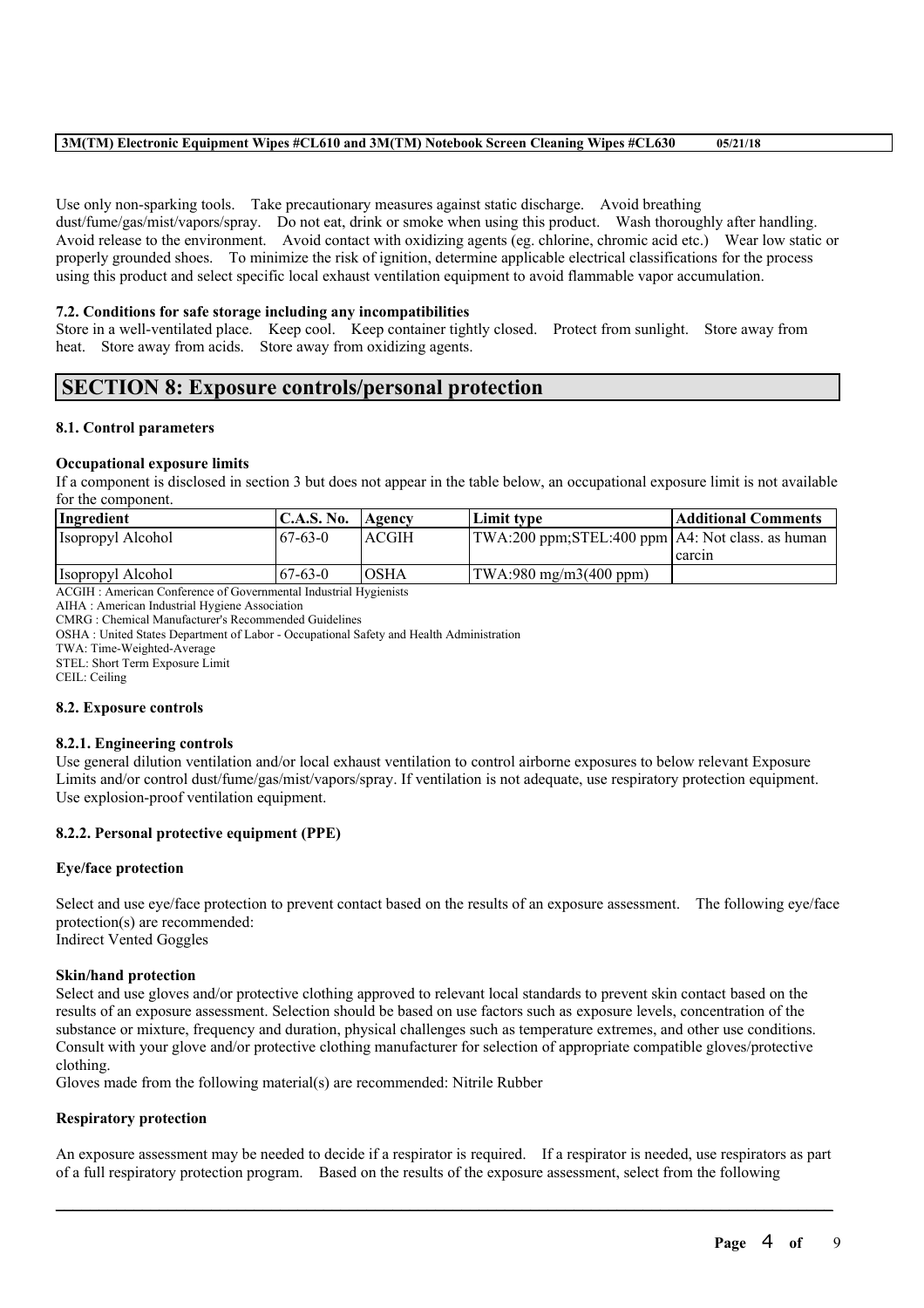respirator type(s) to reduce inhalation exposure: Half facepiece or full facepiece air-purifying respirator suitable for organic vapors

For questions about suitability for a specific application, consult with your respirator manufacturer.

# **SECTION 9: Physical and chemical properties**

## **9.1. Information on basic physical and chemical properties**

**General Physical Form:** Liquid **Specific Physical Form: Form: Physical Form: Physical Physical Form: Physical Form: Physical Physical Form: Physical Physical Physical Physical Physical Physical Physical Physical P Odor, Color, Grade:** white tissue, alcohol smell **Odor threshold** *No Data Available* **pH** *No Data Available* **Melting point** *No Data Available* **Boiling Point** 100 °C **Flash Point** 56 ºC [*Test Method:*Estimated] **Evaporation rate** *No Data Available* **Flammability** (solid, gas) Not Applicable **Flammable Limits(LEL)** 2% volume<br> **Flammable Limits(UEL)** 12% volume **Flammable Limits(UEL) Vapor Pressure** 43 mmHg  $[@ 20 °C]$ **Vapor Density** *No Data Available* **Density** *No Data Available* **Specific Gravity** 1 [*Ref Std:* WATER=1] **Solubility in Water** Complete **Solubility- non-water** *No Data Available* **Partition coefficient: n-octanol/ water** *No Data Available* **Autoignition temperature** *No Data Available* **Decomposition temperature** *No Data Available* **Viscosity** *No Data Available*

# **SECTION 10: Stability and reactivity**

### **10.1. Reactivity**

This material may be reactive with certain agents under certain conditions - see the remaining headings in this section.

# **10.2. Chemical stability**

Stable.

# **10.3. Possibility of hazardous reactions**

Hazardous polymerization will not occur.

## **10.4. Conditions to avoid**

Sparks and/or flames

### **10.5. Incompatible materials** Not determined

## **10.6. Hazardous decomposition products**

**Substance Condition** Carbon monoxide Not Specified Carbon dioxide Not Specified

 $\mathcal{L}_\mathcal{L} = \mathcal{L}_\mathcal{L} = \mathcal{L}_\mathcal{L} = \mathcal{L}_\mathcal{L} = \mathcal{L}_\mathcal{L} = \mathcal{L}_\mathcal{L} = \mathcal{L}_\mathcal{L} = \mathcal{L}_\mathcal{L} = \mathcal{L}_\mathcal{L} = \mathcal{L}_\mathcal{L} = \mathcal{L}_\mathcal{L} = \mathcal{L}_\mathcal{L} = \mathcal{L}_\mathcal{L} = \mathcal{L}_\mathcal{L} = \mathcal{L}_\mathcal{L} = \mathcal{L}_\mathcal{L} = \mathcal{L}_\mathcal{L}$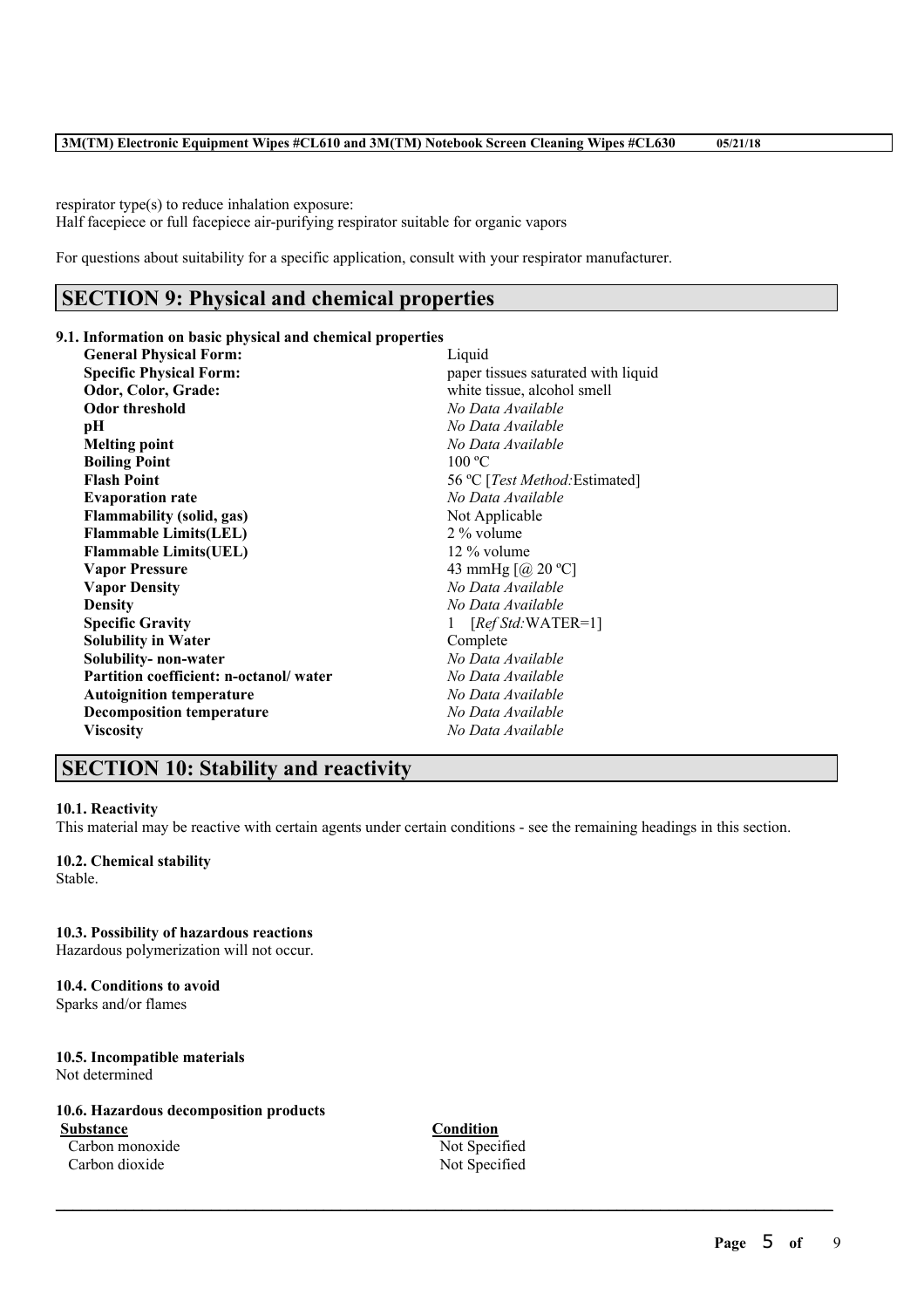# **SECTION 11: Toxicological information**

The information below may not be consistent with the material classification in Section 2 if specific ingredient **classifications are mandated by a competent authority. In addition, toxicological data on ingredients may not be** reflected in the material classification and/or the signs and symptoms of exposure, because an ingredient may be present below the threshold for labeling, an ingredient may not be available for exposure, or the data may not be **relevant to the material as a whole.**

**11.1. Information on Toxicological effects**

**Signs and Symptoms of Exposure**

Based on test data and/or information on the components, this material may produce the following health effects:

#### **Inhalation:**

Respiratory Tract Irritation: Signs/symptoms may include cough, sneezing, nasal discharge, headache, hoarseness, and nose and throat pain.

### **Skin Contact:**

Dermal Defatting: Signs/symptoms may include localized redness, itching, drying and cracking of skin.

#### **Eye Contact:**

Severe Eye Irritation: Signs/symptoms may include significant redness, swelling, pain, tearing, cloudy appearance of the cornea, and impaired vision.

#### **Ingestion:**

Physical Blockage: Signs/symptoms may include cramping, abdominal pain, and constipation.

Gastrointestinal Irritation: Signs/symptoms may include abdominal pain, stomach upset, nausea, vomiting and diarrhea.

#### **Toxicological Data**

If a component is disclosed in section 3 but does not appear in a table below, either no data are available for that endpoint or the data are not sufficient for classification.

### **Acute Toxicity**

| Name              | Route                                 | <b>Species</b> | Value                                             |  |  |
|-------------------|---------------------------------------|----------------|---------------------------------------------------|--|--|
| Overall product   | Dermal                                |                | No data available; calculated $ATE > 5,000$ mg/kg |  |  |
| Overall product   | Inhalation-<br>Vapor $(4 \text{ hr})$ |                | No data available; calculated ATE > 50 mg/l       |  |  |
| Overall product   | Ingestion                             |                | No data available; calculated $ATE > 5,000$ mg/kg |  |  |
| Isopropyl Alcohol | Dermal                                | Rabbit         | LD50<br>$12,870 \text{ mg/kg}$                    |  |  |
| Isopropyl Alcohol | Inhalation-                           | Rat            | $LC50$ 72.6 mg/l                                  |  |  |
|                   | Vapor (4                              |                |                                                   |  |  |
|                   | hours)                                |                |                                                   |  |  |
| Isopropyl Alcohol | Ingestion                             | Rat            | LD50<br>$4.710$ mg/kg                             |  |  |

 $ATE = acute$  toxicity estimate

#### **Skin Corrosion/Irritation**

| Name              | <b>Species</b>     | Value                     |
|-------------------|--------------------|---------------------------|
| Isopropyl Alcohol | Multiple<br>anımal | No significant irritation |
|                   | species            |                           |

## **Serious Eye Damage/Irritation**

| Name | . nooiog | $\sim$ $\sim$<br>aw |
|------|----------|---------------------|
|      |          |                     |
|      |          |                     |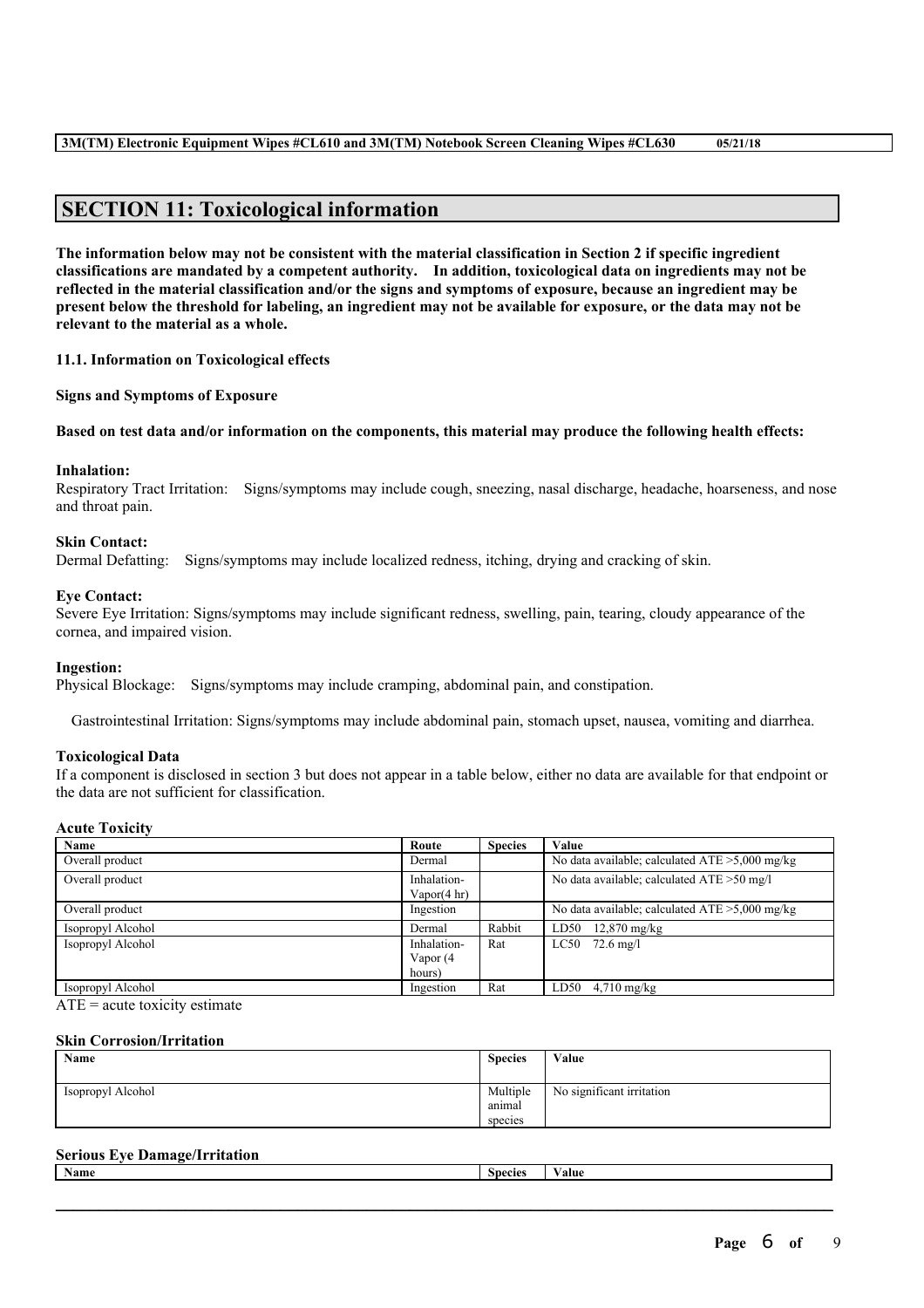### **3M(TM) Electronic Equipment Wipes #CL610 and 3M(TM) Notebook Screen Cleaning Wipes #CL630 05/21/18**

| <b>Isopropy</b><br>Alcohol<br>$-150\mu$ .<br>. . | Rabbit | ırrıtanı<br>0.01704 |
|--------------------------------------------------|--------|---------------------|

### **Skin Sensitization**

| Name                                  | <b>Species</b> | <b>WY 3</b><br>Value     |
|---------------------------------------|----------------|--------------------------|
| <i>sopropy</i><br>√l Alcohol<br>----- | Guinea         | $\sim$<br>Not classified |
|                                       | . .<br>pig     |                          |

### **Respiratory Sensitization**

For the component/components, either no data are currently available or the data are not sufficient for classification.

### **Germ Cell Mutagenicity**

| <b>Name</b>       | Route    | Value         |
|-------------------|----------|---------------|
|                   |          |               |
| Isopropyl Alcohol | In Vitro | Not mutagenic |
| Isopropyl Alcohol | In vivo  | Not mutagenic |

### **Carcinogenicity**

| Name              | Route      | Species | ∕ alue                                              |
|-------------------|------------|---------|-----------------------------------------------------|
| Isopropyl Alcohol | Inhalation | Rat     | . but the data are not<br>Some positive data exist. |
|                   |            |         | tor classification<br>sufficient                    |

### **Reproductive Toxicity**

## **Reproductive and/or Developmental Effects**

| Name              | Route      | Value                          | <b>Species</b> | <b>Test Result</b>        | Exposure               |
|-------------------|------------|--------------------------------|----------------|---------------------------|------------------------|
|                   |            |                                |                |                           | <b>Duration</b>        |
| Isopropyl Alcohol | Ingestion  | Not classified for development | Rat            | NOAEL 400<br>mg/kg/day    | during<br>organogenesi |
| Isopropyl Alcohol | Inhalation | Not classified for development | Rat            | LOAEL <sub>9</sub><br>mg/ | during<br>gestation    |

### **Target Organ(s)**

### **Specific Target Organ Toxicity - single exposure**

| Name              | Route      | Target Organ(s)                      | Value                                                                              | <b>Species</b> | <b>Test Result</b>            | Exposure                  |
|-------------------|------------|--------------------------------------|------------------------------------------------------------------------------------|----------------|-------------------------------|---------------------------|
|                   |            |                                      |                                                                                    |                |                               | <b>Duration</b>           |
| Isopropyl Alcohol | Inhalation | central nervous<br>system depression | May cause drowsiness or<br>dizziness                                               | Human          | <b>NOAEL Not</b><br>available |                           |
| Isopropyl Alcohol | Inhalation | respiratory irritation               | Some positive data exist, but the<br>data are not sufficient for<br>classification | Human          | <b>NOAEL Not</b><br>available |                           |
| Isopropyl Alcohol | Inhalation | auditory system                      | Not classified                                                                     | Guinea<br>pig  | <b>NOAEL 13.4</b><br>mg/l     | 24 hours                  |
| Isopropyl Alcohol | Ingestion  | central nervous<br>system depression | May cause drowsiness or<br>dizziness                                               | Human          | <b>NOAEL Not</b><br>available | poisoning<br>and/or abuse |

### **Specific Target Organ Toxicity - repeated exposure**

| Name              | Route      | Target Organ(s) | Value          | <b>Species</b> | <b>Test Result</b> | <b>Exposure</b> |
|-------------------|------------|-----------------|----------------|----------------|--------------------|-----------------|
|                   |            |                 |                |                |                    | <b>Duration</b> |
| Isopropyl Alcohol | Inhalation | kidney and/or   | Not classified | Rat            | <b>NOAEL 12.3</b>  | 24 months       |
|                   |            | bladder         |                |                | mg/l               |                 |
| Isopropyl Alcohol | Inhalation | nervous system  | Not classified | Rat            | NOAEL 12           | 13 weeks        |
|                   |            |                 |                |                | mg/l               |                 |
| Isopropyl Alcohol | Ingestion  | kidney and/or   | Not classified | Rat            | <b>NOAEL 400</b>   | 12 weeks        |
|                   |            | bladder         |                |                | mg/kg/day          |                 |

### **Aspiration Hazard**

For the component/components, either no data are currently available or the data are not sufficient for classification.

 $\mathcal{L}_\mathcal{L} = \mathcal{L}_\mathcal{L} = \mathcal{L}_\mathcal{L} = \mathcal{L}_\mathcal{L} = \mathcal{L}_\mathcal{L} = \mathcal{L}_\mathcal{L} = \mathcal{L}_\mathcal{L} = \mathcal{L}_\mathcal{L} = \mathcal{L}_\mathcal{L} = \mathcal{L}_\mathcal{L} = \mathcal{L}_\mathcal{L} = \mathcal{L}_\mathcal{L} = \mathcal{L}_\mathcal{L} = \mathcal{L}_\mathcal{L} = \mathcal{L}_\mathcal{L} = \mathcal{L}_\mathcal{L} = \mathcal{L}_\mathcal{L}$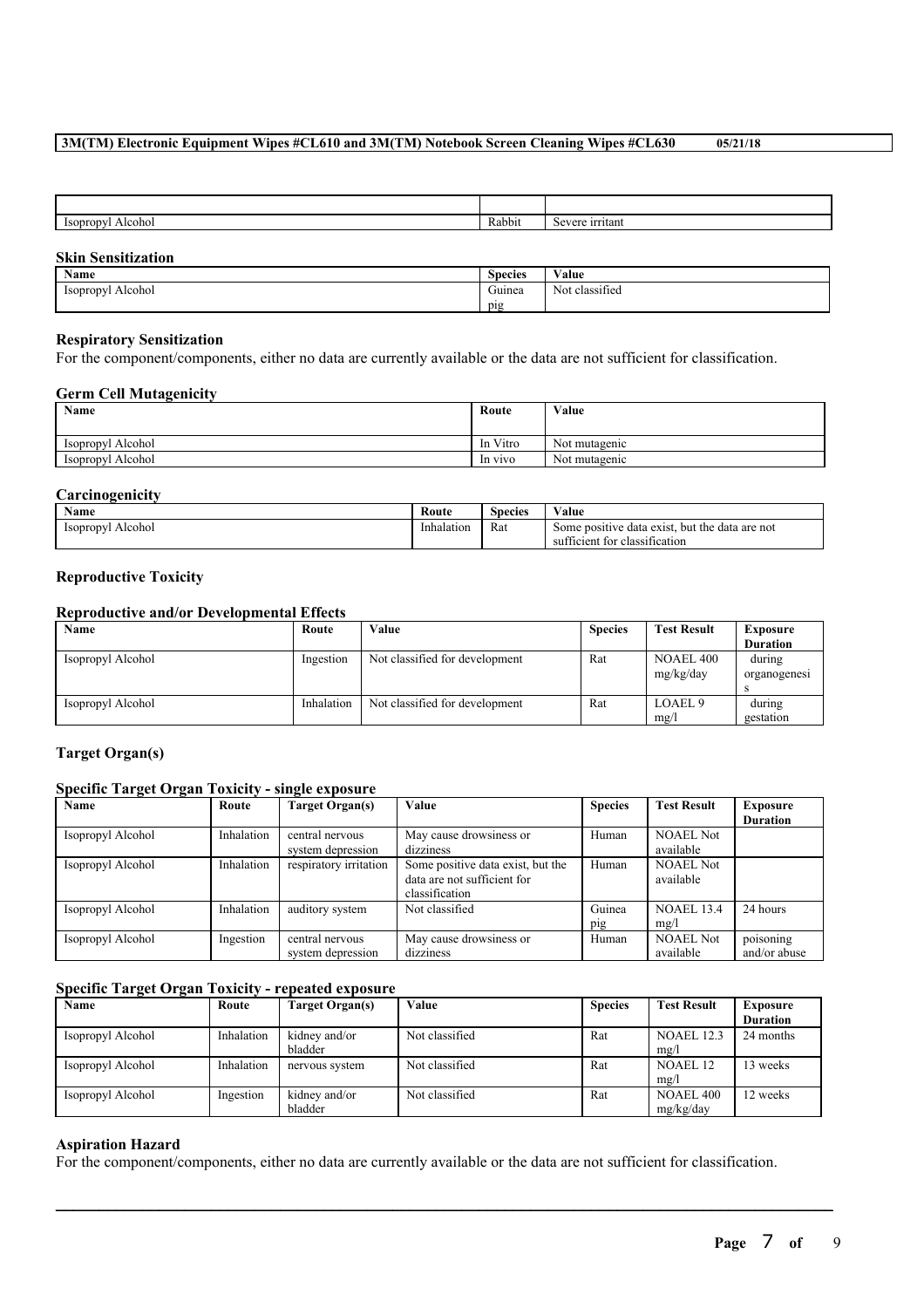Please contact the address or phone number listed on the first page of the SDS for additional toxicological information **on this material and/or its components.**

# **SECTION 12: Ecological information**

## **Ecotoxicological information**

Please contact the address or phone number listed on the first page of the SDS for additional ecotoxicological information on this material and/or its components.

## **Chemical fate information**

Please contact the address or phone number listed on the first page of the SDS for additional chemical fate information on this material and/or its components.

# **SECTION 13: Disposal considerations**

## **13.1. Disposal methods**

Dispose of contents/ container in accordance with the local/regional/national/international regulations.

Dispose of waste product in a permitted industrial waste facility. As a disposal alternative, incinerate in a permitted waste incineration facility. Empty drums/barrels/containers used for transporting and handling hazardous chemicals (chemical substances/mixtures/preparations classified as Hazardous as per applicable regulations) shall be considered, stored, treated & disposed of as hazardous wastes unless otherwise defined by applicable waste regulations. Consult with the respective regulating authorities to determine the available treatment and disposal facilities.

## **EPA Hazardous Waste Number (RCRA):** D001 (Ignitable)

# **SECTION 14: Transport Information**

For Transport Information, please visit http://3M.com/Transportinfo or call 1-800-364-3577 or 651-737-6501.

# **SECTION 15: Regulatory information**

### **15.1. US Federal Regulations**

Contact 3M for more information.

## **EPCRA 311/312 Hazard Classifications:**

**Physical Hazards**

Flammable (gases, aerosols, liquids, or solids)

### **Health Hazards**

Serious eye damage or eye irritation

### **15.2. State Regulations**

Contact 3M for more information.

### **15.3. Chemical Inventories**

The components of this product are in compliance with the chemical notification requirements of TSCA. All required components of this product are listed on the active portion of the TSCA Inventory.

 $\mathcal{L}_\mathcal{L} = \mathcal{L}_\mathcal{L} = \mathcal{L}_\mathcal{L} = \mathcal{L}_\mathcal{L} = \mathcal{L}_\mathcal{L} = \mathcal{L}_\mathcal{L} = \mathcal{L}_\mathcal{L} = \mathcal{L}_\mathcal{L} = \mathcal{L}_\mathcal{L} = \mathcal{L}_\mathcal{L} = \mathcal{L}_\mathcal{L} = \mathcal{L}_\mathcal{L} = \mathcal{L}_\mathcal{L} = \mathcal{L}_\mathcal{L} = \mathcal{L}_\mathcal{L} = \mathcal{L}_\mathcal{L} = \mathcal{L}_\mathcal{L}$ 

Contact 3M for more information.